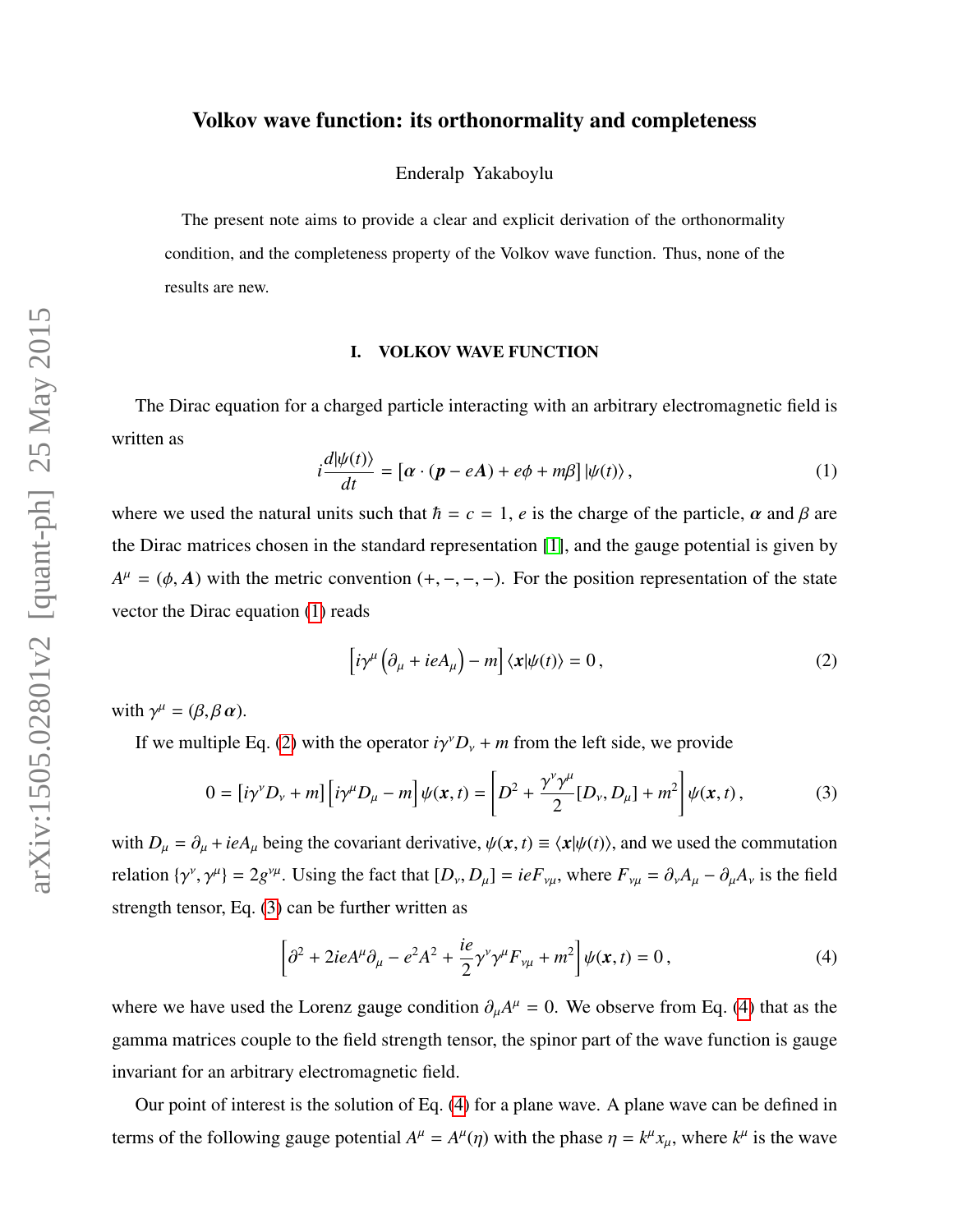vector fulfilling the condition  $k^2 = 0$ . For a plane wave the spin resolved term of Eq. [\(4\)](#page-0-3) can be given by

$$
\frac{ie}{2}\gamma^{\nu}\gamma^{\mu}F_{\nu\mu} = ie\gamma^{\nu}\gamma^{\mu}\partial_{\nu}A_{\mu} = ie\gamma^{\nu}\gamma^{\mu}\dot{A}_{\mu}k_{\nu},\tag{5}
$$

where the dot denotes derivative with respect to the gauge field's argument  $\eta$ . Now let us seek the solution of Eq. [\(4\)](#page-0-3) in the form of

<span id="page-1-0"></span>
$$
\psi^{(\pm)}(x,t) = \exp\left(-i(\pm p^{\mu})x_{\mu}\right) f^{(\pm)}(\eta) u_{p,s}^{(\pm)}, \tag{6}
$$

where (+) and (−) label the particle and anti-particle solutions, respectively. The free particle/antiparticle spinor with the normalization  $u_{n,s}^{(\pm)}$ *p*,*s* 0  $\int_a^{\dagger} u_{p,s}^{(\pm)} = \delta_{s,s'}$  can be given by

$$
u_{p,s}^{(+)} = \sqrt{\frac{p^0 + m}{2p^0}} \left( \frac{\phi_s}{p \cdot \sigma \phi_s} \right), \quad u_{p,s}^{(-)} = \sqrt{\frac{p^0 + m}{2p^0}} \left( \frac{p \cdot \sigma \chi_s}{p^0 + m} \right), \tag{7}
$$

where  $p^{\mu} = (p^0, p)$  is the free particle/anti-particle's four-momentum with the energy  $p^0 =$  $\sqrt{m^2 + p^2} > 0$ ,  $\phi_1 = \chi_2 = (1 \ 0)^T$ ,  $\phi_2 = \chi_1 = (0 \ 1)^T$  are two component spinors, and  $\sigma$ are the Pauli matrices [\[1\]](#page-9-0). In the absence of the plane wave,  $f^{(\pm)}(\eta)$  reduces to the identity, and ψ  $^{(+)}(x, t)$  becomes the field-free solution of the Dirac equation. If we plug the ansatz [\(6\)](#page-1-0) into Eq. [\(4\)](#page-0-3), the unknown function  $f^{(\pm)}(\eta)$  satisfies the following equation

<span id="page-1-1"></span>
$$
\left[ -p^{2} f^{(\pm)}(\eta) \mp 2ip^{\mu} k_{\mu} \dot{f}^{(\pm)}(\eta) + 2ieA^{\mu} \left( \mp i p_{\mu} f^{(\pm)}(\eta) + k_{\mu} \dot{f}^{(\pm)}(\eta) \right) \right.-e^{2} A^{2} f^{(\pm)}(\eta) + i e \gamma^{\mu} k_{\mu} \gamma^{\nu} \dot{A}_{\nu} f^{(\pm)}(\eta) + m^{2} f^{(\pm)}(\eta) \right] u_{p,s}^{(\pm)} = 0.
$$
\n(8)

Before going further, we first observe that the Lorenz gauge condition for a plane wave can also be written as  $\partial_{\mu}A^{\mu} = \dot{A}^{\mu}k_{\mu} = d(A^{\mu}k_{\mu})/d\eta$ , which implies  $A^{\mu}k_{\mu}$  equals to a constant, and in fact, without loss of generality, this constant can be set to zero. Using further the on-shell condition  $p^2 = m^2$ , Eq. [8](#page-1-1) simplifies to

$$
\left[\mp 2ip^{\mu}k_{\mu}j^{(\pm)}(\eta) + \left(\pm 2eA^{\mu}p_{\mu} - e^{2}A^{2} + ie\gamma^{\mu}k_{\mu}\gamma^{\nu}A_{\nu}\right)f^{(\pm)}(\eta)\right]u_{p,s}^{(\pm)} = 0,
$$
\n(9)

and whose solution just yields

$$
f^{(\pm)}(\eta) = \exp\left(\mp i \frac{e}{pk} \int_{\eta_0}^{\eta} d\eta' \left(\pm Ap - e\frac{A^2}{2}\right)\right) \exp\left(\pm e\frac{kA}{2pk}\right),\tag{10}
$$

where  $k \equiv \gamma^{\mu} k_{\mu}$ , and  $\eta_0$  is the initial phase at which the gauge potential and the field vanish. We further notice that

$$
\exp\left(\pm e \frac{kA}{2pk}\right) = 1 \pm e \frac{kA}{2pk},\tag{11}
$$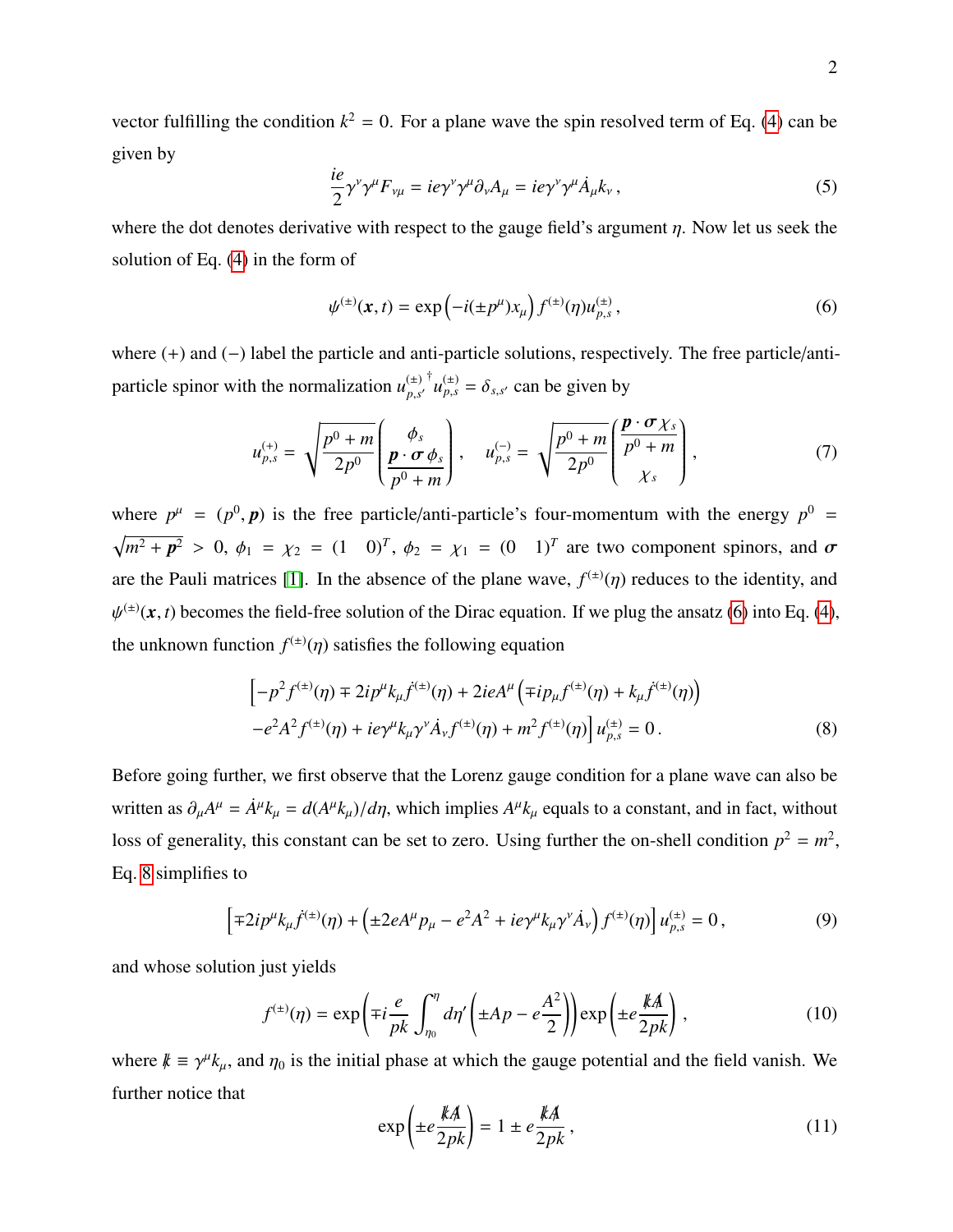due to the fact that  $k^2 = 0$ . As a result, the wave function with the quantum numbers p and s reads

$$
\psi_{p,s}^{(\pm)}(\mathbf{x},t) = \exp\left[-i\left(\pm p^{\mu}x_{\mu} \pm \frac{e}{pk}\int_{\eta_0}^{\eta}d\eta'\left(\pm Ap - eA^2/2\right)\right)\right]\left(1 \pm e\frac{kA}{2pk}\right)u_{p,s}^{(\pm)},\tag{12}
$$

which is called the Volkov wave function [\[2\]](#page-9-1).

## II. ORTHONORMALITY OF VOLKOV WAVE FUNCTION

In this section, following Ritus [\[3\]](#page-9-2), we explicitly show that the Volkov wave function obeys the usual orthonormality condition

<span id="page-2-0"></span>
$$
\int d^3x \,\psi_{p',s'}^{(\pm)}^\dagger(x,t)\psi_{p,s}^{(\pm)}(x,t) = \delta(p'-p)\delta_{s',s} \,. \tag{13}
$$

For a shorthand notation, we first rewrite the Volkov wave function in the following form

<span id="page-2-1"></span>
$$
\psi_{p,s}^{(\pm)}(\mathbf{x},t) = \exp\left[-i\left(\pm S_p^{(\pm)}\right)\right] \left(1 \pm e \frac{kA}{2pk}\right) u_{p,s}^{(\pm)},\tag{14}
$$

with the phase

$$
S_p^{(\pm)} \equiv p^{\mu} x_{\mu} + \frac{e}{pk} \int_{\eta_0}^{\eta} d\eta' \left( \pm Ap - eA^2/2 \right). \tag{15}
$$

Then, we set the scalar part of the gauge potential zero within the Lorenz gauge, and choose the propagation direction along the *z*-direction and the vector potential on the *x* − *y* plane, i.e.,

$$
A^{\mu}(\eta) = (0, A_x(t-z), A_y(t-z), 0).
$$
 (16)

Thereby, the phase of the Volkov wave function is

$$
S_p^{(\pm)} = p^0 t - p_z z - \boldsymbol{p}_\perp \cdot \boldsymbol{x} + \int_0^{t-z} d\eta' \frac{\mp 2e \boldsymbol{p}_\perp \cdot \boldsymbol{A} + e^2 \boldsymbol{A}^2}{2p_-},
$$
(17)

where for the sake of convenience we set  $\eta_0 = 0$ ,  $\mathbf{p}_{\perp} = (p_x, p_y)$ , and  $p_{-} = p^{\mu}k_{\mu} = p^0 - p_z > 0$ . The phase can also be rewritten as

<span id="page-2-2"></span>
$$
S_{p}^{(\pm)} = p^{0}t - p_{z}z - \boldsymbol{p}_{\perp} \cdot \boldsymbol{x} + \int_{0}^{t-z} d\eta' \, \frac{(\boldsymbol{p}_{\perp} \mp e\boldsymbol{A})^{2} - \boldsymbol{p}_{\perp}^{2}}{2p_{-}} = p_{-} \frac{t+z}{2} - \boldsymbol{p}_{\perp} \cdot \boldsymbol{x} + \int_{0}^{t-z} d\eta' \, \frac{(\boldsymbol{p}_{\perp} \mp e\boldsymbol{A})^{2} + m^{2}}{2p_{-}} \, . \tag{18}
$$

As the integrand is independent from *x* and *y*, one can immediately evaluate the corresponding integrals in Eq. [13,](#page-2-0) which are in fact Dirac delta functions. Therefore, the orthonormality reads

$$
\int d^3x \,\psi_{p',s'}^{(\pm)}{}^{\dagger}(x,t)\psi_{p,s}^{(\pm)}(x,t) = \int d^3x \, \exp\left[\pm i\left(S_{p'}^{(\pm)} - S_{p'}^{(\pm)}\right)\right]U_{p',s'}^{(\pm)}U_{p,s}^{(\pm)} \tag{19}
$$

$$
= \delta(\pmb{p'}_\perp - \pmb{p}_\perp) \int dz \, \exp\left[\pm i \left((p'_- - p_-)\frac{t+z}{2} - (p'_- - p_-)\int_0^{t-z} d\eta' \frac{(\pmb{p}_\perp \mp e\pmb{A})^2 + m^2}{2p_- p'_-}\right)\right] U_{p',s'}^{(\pm)} U_{p,s}^{(\pm)},
$$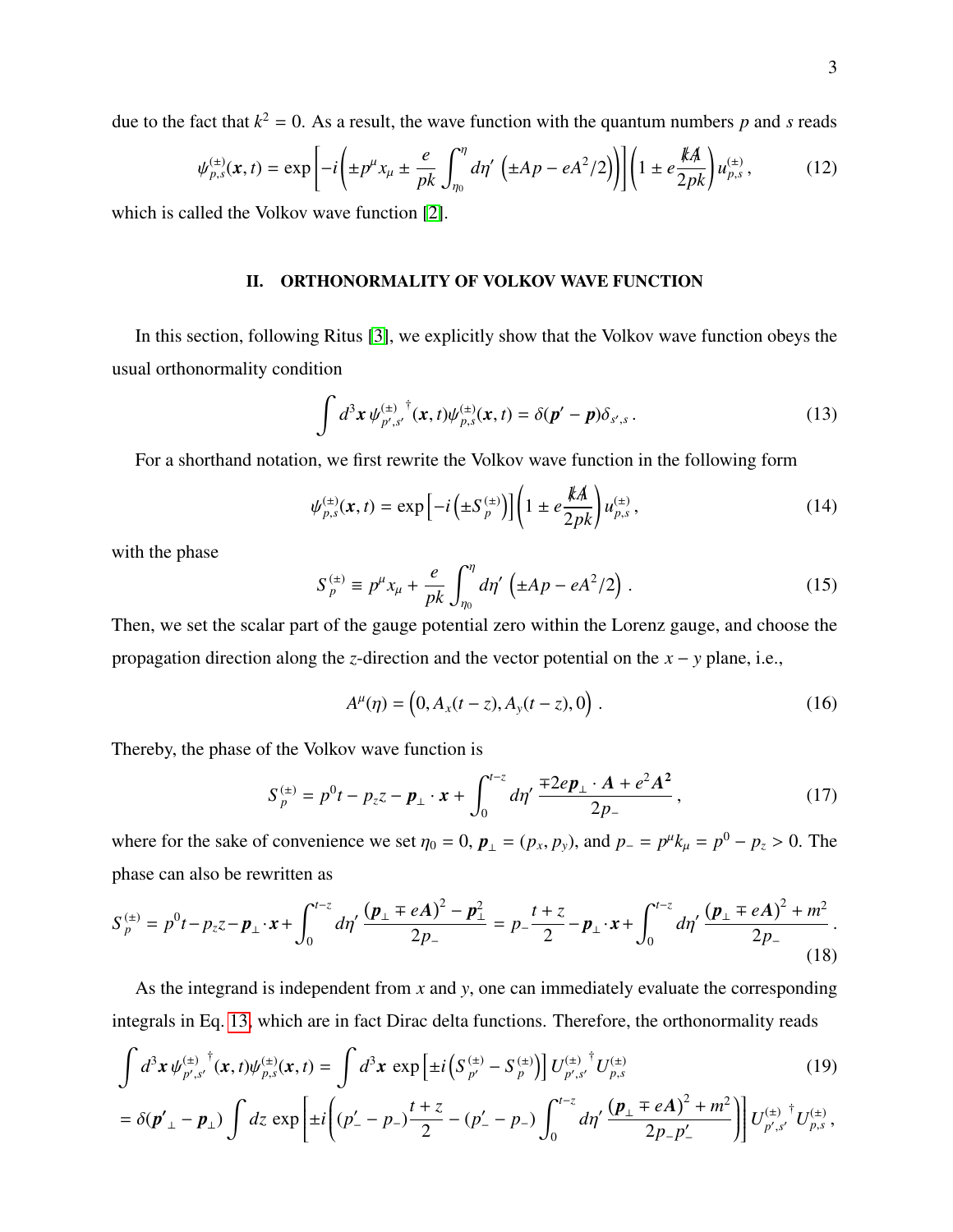with

$$
U_{p,s}^{(\pm)} \equiv \left(1 \pm e \frac{kA}{2p_{-}}\right) u_{p,s}^{(\pm)}.
$$
 (20)

Now, we define

$$
\zeta^{(\pm)} = z - \int_0^{t-z} d\eta' \, \frac{(\mathbf{p}_\perp \mp e\mathbf{A})^2 + m^2}{p_- p'_-} \,,\tag{21}
$$

which implies

<span id="page-3-0"></span>
$$
d\zeta^{(\pm)} = dz \left( 1 + \frac{(p_{\perp} \mp eA)^2 + m^2}{p_{-}p'_{-}} \right),
$$
 (22)

and hence simplifies the integral to

$$
\int d^3x \psi_{p',s'}^{(\pm)}(\mathbf{x},t)\psi_{p,s}^{(\pm)}(\mathbf{x},t) = \delta(\mathbf{p'}_{\perp} - \mathbf{p}_{\perp})
$$
\n
$$
\times \int_{-\infty}^{\infty} d\zeta^{(\pm)} \frac{U_{p',s'}^{(\pm)} U_{p,s}^{(\pm)}}{1 + \left[ (\mathbf{p}_{\perp} \mp e\mathbf{A})^2 + m^2 \right] / p_{-} p'_{-}} \exp\left[ \pm i(p'_{-} - p_{-}) \frac{t + \zeta}{2} \right].
$$
\n(23)

The spin resolved part can be written as

$$
U_{p',s'}^{(\pm)}^{\dagger} U_{p,s}^{(\pm)} = u_{p',s'}^{(\pm)}^{\dagger} \left( 1 \pm e \frac{\gamma^0 A k \gamma^0}{2p'_-} \right) \left( 1 \pm e \frac{k A}{2p_-} \right) u_{p,s}^{(\pm)}, \tag{24}
$$

and the intermediate square matrix can be decomposed as

$$
\left(1 \pm e \frac{\gamma^0 A k \gamma^0}{2p'_-}\right) \left(1 \pm e \frac{kA}{2p_-}\right) = 1 + \frac{1}{p'_- p_-} \left(e^2 A^2 \frac{\gamma^0 (\gamma^0 - \gamma^3)}{2} \mp 2e A_x \gamma^1 \frac{(p'_- - p_-)\gamma^3 - (p'_- + p_-)\gamma^0}{4}\right) \tag{25}
$$

$$
\mp 2eA_{y}\gamma^{2}\frac{(p'_{-}-p_{-})\gamma^{3}-(p'_{-}+p_{-})\gamma^{0}}{4}\bigg). \tag{26}
$$

If we evaluate each corresponding term, we provide the following expressions

$$
u_{p',s'}^{(\pm)} u_{p,s}^{(\pm)} = \left(1 + \frac{p_{\perp}^2 + m^2}{p'_{-} p_{-}}\right) g(p',p) \delta_{s',s} ,\qquad (27)
$$

$$
u_{p',s'}^{(\pm)} \frac{\gamma^0 (\gamma^0 - \gamma^3)}{2} u_{p,s}^{(\pm)} = g(p',p) \delta_{s',s} \,, \tag{28}
$$

$$
u_{p',s'}^{(\pm)} \gamma^1 \frac{(p'_- - p_-)\gamma^3 - (p'_- + p_-)\gamma^0}{4} u_{p,s}^{(\pm)} = p_x g(p',p) \delta_{s',s} ,
$$
 (29)

$$
u_{p',s'}^{(\pm)} \gamma^2 \frac{(p'_- - p_-)\gamma^3 - (p'_- + p_-)\gamma^0}{4} u_{p,s}^{(\pm)} = p_{\gamma} g(p',p) \delta_{s',s} , \qquad (30)
$$

where the common function

$$
g(p', p) = \frac{(p'_{-} + m)(p_{-} + m) + p_{\perp}^{2}}{4\sqrt{(m + p^{0})(m + p'^{0})p^{0}p'^{0}}}.
$$
\n(31)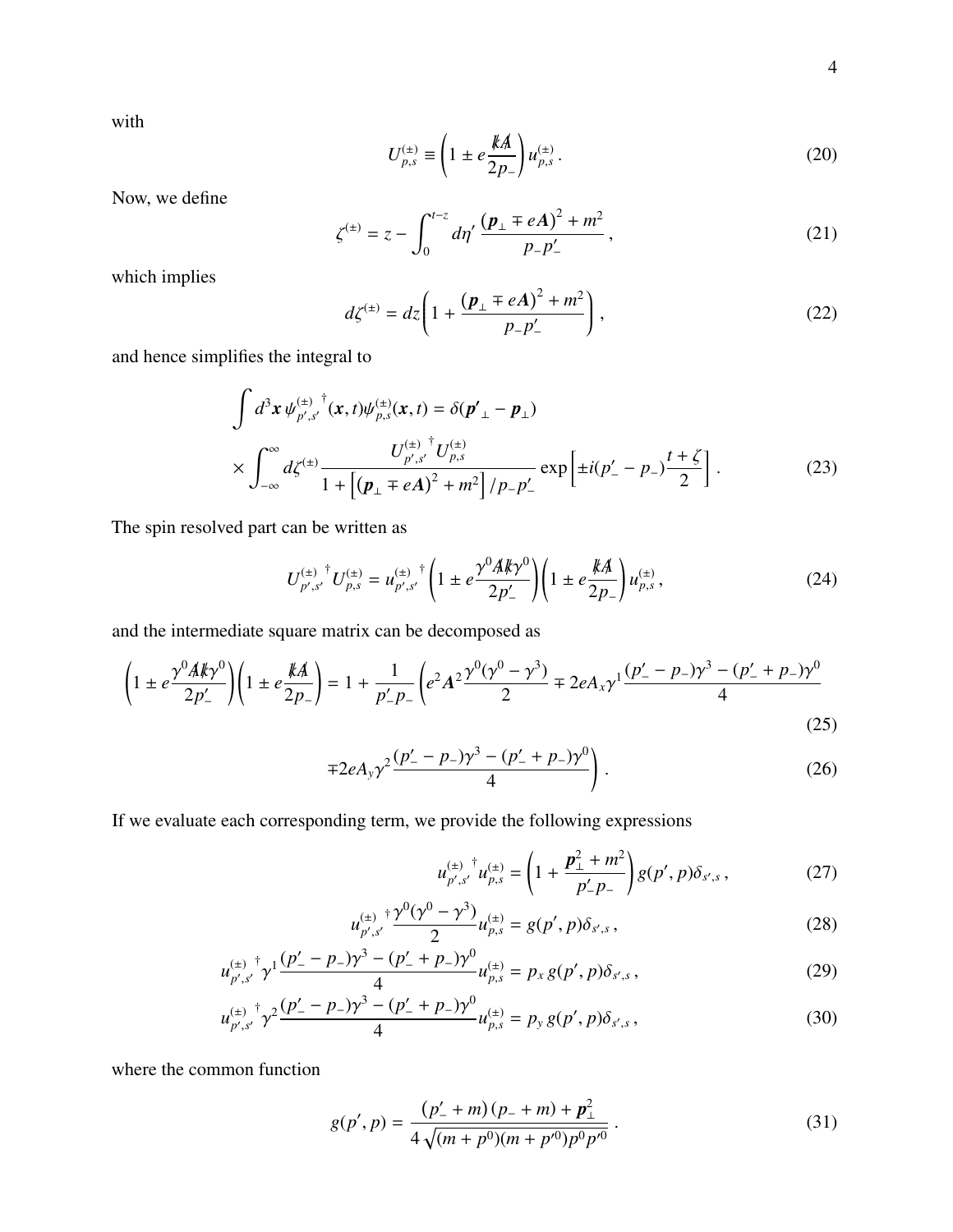As a result, we obtain

$$
U_{p',s'}^{(\pm)} U_{p,s}^{(\pm)} = \left(1 + \left[ (\pmb{p}_\perp \mp e\mathbf{A})^2 + m^2 \right] / p_- p'_-\right) g(p',p) \delta_{s',s} ,\qquad (32)
$$

which exactly cancels the corresponding denominator in Eq.  $(23)$ , and therefore we find

$$
\int d^3x \, \psi_{p',s'}^{(\pm)}^{\dagger}(\mathbf{x},t) \psi_{p,s}^{(\pm)}(\mathbf{x},t) = \delta(\mathbf{p'}_{\perp} - \mathbf{p}_{\perp}) \delta\left(\frac{p'_{-} - p_{-}}{2}\right) g(p,p') \delta_{s',s} \,. \tag{33}
$$

The function  $g(p, p')$  reduces to

$$
g(p, p) = \frac{p_{-}}{2p^{0}}
$$
 (34)

for the same momentum. Finally, using the relation

$$
\frac{p_{-}}{2p^{0}}\delta\left(\frac{p'_{-}-p_{-}}{2}\right)=\delta(p'_{z}-p_{z}),
$$
\n(35)

we show that

$$
\int d^3x \, \psi_{p',s'}^{(\pm)}^{\dagger}(\mathbf{x},t) \psi_{p,s}^{(\pm)}(\mathbf{x},t) = \delta(\mathbf{p}'-\mathbf{p}) \delta_{s',s} \,. \tag{36}
$$

# III. COMPLETENESS OF VOLKOV WAVE FUNCTION

In this section, we present a clear derivation of the completeness property of the Volkov wave function, explicitly we will show that

$$
C(\mathbf{x}, \mathbf{x}') = \sum_{s=1}^{2} \int d^3 \mathbf{p} \left( \psi_{p,s}^{(+)}(\mathbf{x}, t) \psi_{p,s}^{(+)}^{\dagger}(\mathbf{x}', t) + \psi_{p,s}^{(-)}(\mathbf{x}, t) \psi_{p,s}^{(-)}^{\dagger}(\mathbf{x}', t) \right) = \delta(\mathbf{x} - \mathbf{x}'). \tag{37}
$$

Using the form of the Volkov wave function given in Eq. [\(14\)](#page-2-1), the completeness can be given by

$$
C(\mathbf{x}, \mathbf{x}') = \int d^3 p \exp \left[ -iS^{(+)}(\mathbf{x}) + iS^{(+)}(\mathbf{x}') \right] U_{p,s}^{(+)}(\mathbf{x}) U_{p,s}^{(+)}(\mathbf{x}')
$$
  
+ 
$$
\int d^3 p \exp \left[ iS^{(-)}(\mathbf{x}) - iS^{(-)}(\mathbf{x}') \right] U_{p,s}^{(-)}(\mathbf{x}) U_{p,s}^{(-)}(\mathbf{x}'),
$$
 (38)

with

$$
U_{p,s}^{(\pm)}(\mathbf{x})U_{p,s}^{(\pm)^{\dagger}}(\mathbf{x}') = \left(1 \pm e^{\frac{k}{2}\mathbf{A}(\mathbf{x})}\right) \sum_{s} u_{p,s}^{(\pm)} u_{p,s}^{(\pm)^{\dagger}} \left(1 \pm e^{\frac{\gamma^0 \mathbf{A}(\mathbf{x}') k \gamma^0}{2p'_-}}\right)
$$
(39)

<span id="page-4-0"></span>
$$
= \left(1 \pm e^{\frac{kA(x)}{2p_{-}}}\right) \frac{p \pm m}{2p^{0}} \gamma^{0} \left(1 \pm e^{\frac{\gamma^{0}A(x')k\gamma^{0}}{2p'_{-}}}\right), \qquad (40)
$$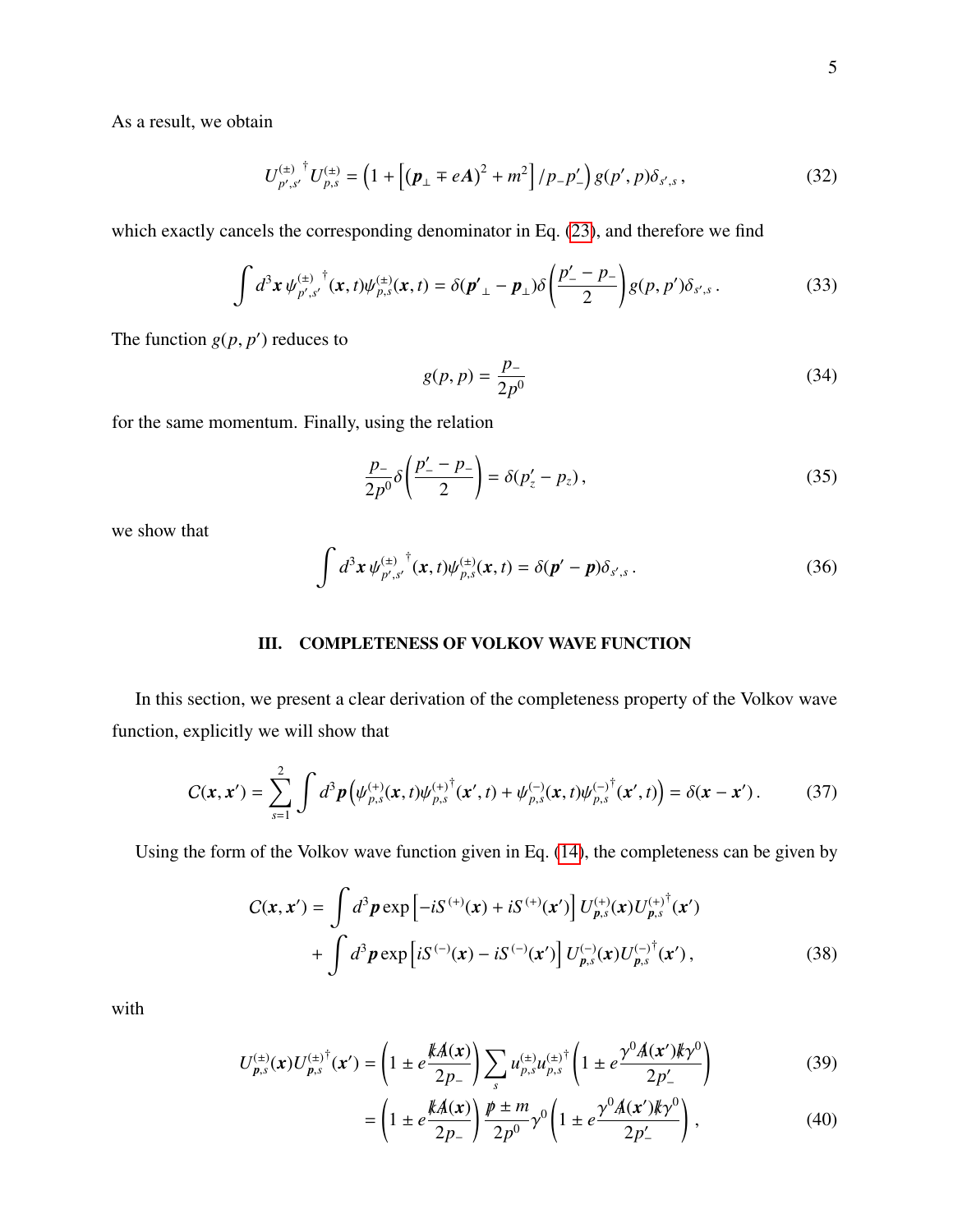where we used the completeness of the free particle/anti-particle spinor in the second line. With the help of the phase [\(18\)](#page-2-2), Eq. [\(38\)](#page-4-0) is rewritten as

$$
C(\mathbf{x}, \mathbf{x}') = \int d^3 \mathbf{p} e^{-i \left[ \frac{p_-}{2} (z - z') - \mathbf{p}_\perp \cdot (\mathbf{x} - \mathbf{x}') - \int_{t-z}^{t-z'} \frac{(\mathbf{p}_\perp - eA)^2 + m^2}{2p_-} \right]} U_{p,s}^{(+)}(\mathbf{x}) U_{p,s}^{(+)}(\mathbf{x}') + \int d^3 \mathbf{p} e^{-i \left[ \frac{p_-}{2} (z - z') - \mathbf{p}_\perp \cdot (\mathbf{x} - \mathbf{x}') - \int_{t-z}^{t-z'} \frac{(\mathbf{p}_\perp + eA)^2 + m^2}{2p_-} \right]} U_{p,s}^{(-)}(\mathbf{x}) U_{p,s}^{(-)}(\mathbf{x}')
$$
 (41)

After the following transformation  $p \rightarrow -p$  in the second integral, we provide

$$
C(\mathbf{x}, \mathbf{x}') = \int d^3 \mathbf{p} e^{-i \left[ \frac{p_-}{2} (z - z') - \mathbf{p}_\perp \cdot (\mathbf{x} - \mathbf{x}') - \int_{t-z}^{t-z'} \frac{(\mathbf{p}_\perp - e\mathbf{A})^2 + m^2}{2p_-} \right]_{U_{p,s}^{(+)}(\mathbf{x}) U_{p,s}^{(+)}(\mathbf{x}')} + \int d^3 \mathbf{p} e^{-i \left[ -\frac{p_+}{2} (z - z') - \mathbf{p}_\perp \cdot (\mathbf{x} - \mathbf{x}') + \int_{t-z}^{t-z'} \frac{(\mathbf{p}_\perp - e\mathbf{A})^2 + m^2}{2p_+} \right]_{U_{-p,s}^{(-)}(\mathbf{x}) U_{-p,s}^{(-)}(\mathbf{x}'),
$$
\n(42)

with  $p_+ = p^0 + p_z$ . Now, for the first integral we apply the coordinate transformation ( $p$ )  $\rightarrow$  ( $p_\perp$ ,  $p_-$ ), and for the second integral  $(p) \rightarrow (p_{\perp}, p_{+})$ . In other words, for the first integral

$$
p_z = \frac{m^2 + p_\perp^2 - p_\perp^2}{2p_-} \to \int_{-\infty}^{\infty} dp_z = \int_0^{\infty} dp_- \left( \frac{m^2 + p_\perp^2 + p_\perp^2}{2p_-^2} \right), \tag{43}
$$

and for the second integral

$$
p_z = \frac{m^2 + p_\perp^2 - p_+^2}{-2p_+} \to \int_{-\infty}^{\infty} dp_z = \int_0^{\infty} dp_+ \left( \frac{m^2 + p_\perp^2 + p_+^2}{2p_+^2} \right). \tag{44}
$$

Then, the completeness property becomes

$$
C(\mathbf{x}, \mathbf{x}') =
$$
\n
$$
\int d^{2} \mathbf{p}_{\perp} \int_{0}^{\infty} d \mathbf{p}_{-} \left( \frac{m^{2} + p_{\perp}^{2} + p_{-}^{2}}{2 p_{-}^{2}} \right) e^{-i \left[ \frac{p_{-}}{2} (z - z') - \mathbf{p}_{\perp} \cdot (\mathbf{x} - \mathbf{x}') - \int_{t-z}^{t-z'} \frac{(\mathbf{p}_{\perp} - e\mathbf{A})^{2} + m^{2}}{2 p_{-}} \right]}
$$
\n
$$
\times U_{p,s}^{(+)}(\mathbf{x}) U_{p,s}^{(+)}(\mathbf{x}')
$$
\n
$$
+ \int d^{2} \mathbf{p}_{\perp} \int_{0}^{\infty} d \mathbf{p}_{+} \left( \frac{m^{2} + p_{\perp}^{2} + p_{+}^{2}}{2 p_{+}^{2}} \right) e^{-i \left[ -\frac{p_{+}}{2} (z - z') - \mathbf{p}_{\perp} \cdot (\mathbf{x} - \mathbf{x}') + \int_{t-z}^{t-z'} \frac{(\mathbf{p}_{\perp} - e\mathbf{A})^{2} + m^{2}}{2 p_{+}} \right]}
$$
\n
$$
\times U_{-p,s}^{(-)}(\mathbf{x}) U_{-p,s}^{(-)}(\mathbf{x}'). \tag{45}
$$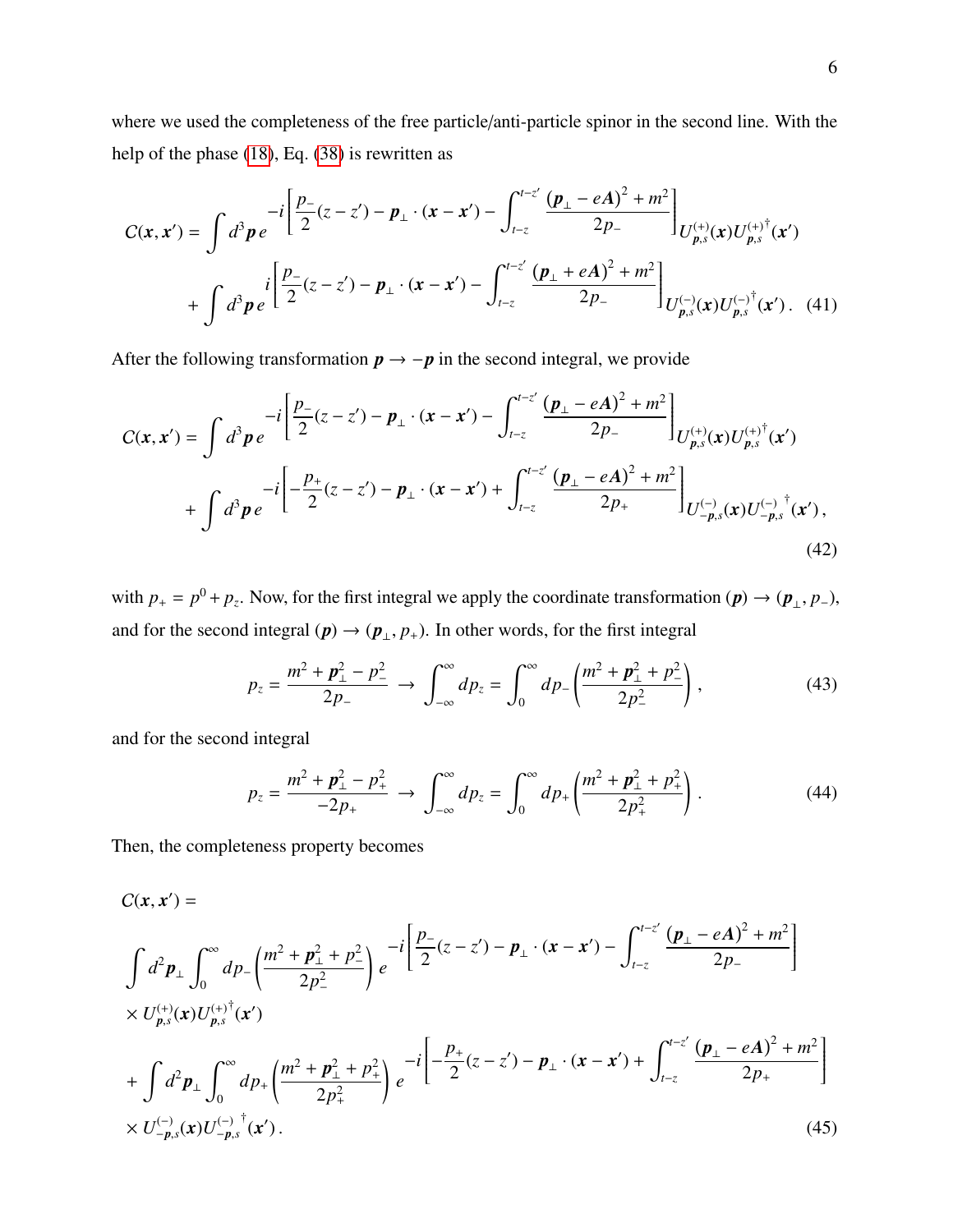If we further apply the transformation  $p_+ \rightarrow -p_-$  in the second integral, we provide

$$
C(\mathbf{x}, \mathbf{x}') =
$$
\n
$$
\int d^{2} \mathbf{p}_{\perp} \int_{0}^{\infty} d p_{-} \left( \frac{m^{2} + p_{\perp}^{2} + p_{-}^{2}}{2 p_{-}^{2}} \right) e^{-i \left[ \frac{p_{-}}{2} (z - z') - p_{\perp} \cdot (\mathbf{x} - \mathbf{x}') - \int_{t-z}^{t-z'} \frac{(p_{\perp} - eA)^{2} + m^{2}}{2 p_{-}} \right]}
$$
\n
$$
\times U_{p,s}^{(+)}(\mathbf{x}) U_{p,s}^{(+)}(\mathbf{x}')
$$
\n
$$
+ \int d^{2} \mathbf{p}_{\perp} \int_{-\infty}^{0} d p_{-} \left( \frac{m^{2} + p_{\perp}^{2} + p_{-}^{2}}{2 p_{-}^{2}} \right) e^{-i \left[ \frac{p_{-}}{2} (z - z') - p_{\perp} \cdot (\mathbf{x} - \mathbf{x}') - \int_{t-z}^{t-z'} \frac{(p_{\perp} - eA)^{2} + m^{2}}{2 p_{-}} \right]}
$$
\n
$$
\times U_{-p,s}^{(-)}(\mathbf{x}) U_{-p,s}^{(-)}(\mathbf{x}') \Big|_{p_{+}=-p_{-}}.
$$
\n(46)

At this level we observe that

<span id="page-6-0"></span>
$$
U_{p,s}^{(+)}(\mathbf{x})U_{p,s}^{(+)}^{\dagger}(\mathbf{x}') = U_{-p,s}^{(-)}(\mathbf{x})U_{-p,s}^{(-)}^{\dagger}(\mathbf{x}')\Big|_{p_{+}=-p_{-}} , \qquad (47)
$$

therefore, the completeness just yields

$$
C(x, x') = \int d^2 p_{\perp} \exp(i p_{\perp} \cdot (x - x') \int_{-\infty}^{\infty} dp_{-} \exp\left[-i \left(k_{1} p_{-} - \frac{k_{2}}{p_{-}}\right)\right] \frac{p^{0}}{p_{-}} U_{p,s}^{(+)}(x) U_{p,s}^{(+)}(x'), \quad (48)
$$

where we used  $p^0 = (m^2 + p_\perp^2 + p_\perp^2)/(2p_-)$ , and

$$
\kappa_1 \equiv \frac{z - z'}{2}, \quad \kappa_2 \equiv \int_{t-z}^{t-z'} \frac{(\mathbf{p}_\perp - e\mathbf{A})^2 + m^2}{2} \tag{49}
$$

such that  $\kappa_1 \kappa_2 \geq 0$ .

The spin resolved part [\(47\)](#page-6-0), on the other hand, can be written as

$$
\frac{p^{0}}{p_{-}}U_{p,s}^{(+)}(x)U_{p,s}^{(+)}^{\dagger}(x') =
$$
\n
$$
\frac{1}{2p_{-}}\left\{\psi+m+\frac{e}{2p_{-}}\left[(A(z')k-A(z)k)(\psi+m)-2p_{-}A(z')+2pA(z')k-ekA(z)A(z')\right]\right\}\gamma^{0}.
$$
\n(50)

We notice that the above equation is in the form of

$$
\frac{p^0}{p_-} U_{p,s}^{(+)}(\mathbf{x}) U_{p,s}^{(+)}^{\dagger}(\mathbf{x}') = K_0 + \frac{K_1}{p_-} + \frac{K_2}{p_-^2},\tag{51}
$$

where

$$
K_0 = \frac{\gamma^0 + \gamma^3}{4} \gamma^0 \,, \tag{52a}
$$

$$
K_1 = \frac{1}{2} \left[ m - \boldsymbol{p}_\perp \cdot \boldsymbol{\gamma} + \frac{e}{2} \left[ A(z') - A(z) \right] \gamma^0 (\gamma^0 + \gamma^3) - eA(z') \right] \gamma^0 , \qquad (52b)
$$

$$
K_2 = \frac{1}{4} \left[ m^2 + p_\perp^2 + e \left[ A(z') - A(z) \right] p_\perp \cdot \gamma + e \, m \left[ A(z') - A(z) \right] - e^2 p_\perp \cdot A(z) - e^2 A(z) A(z') \right] k \gamma^0 \,. \tag{52c}
$$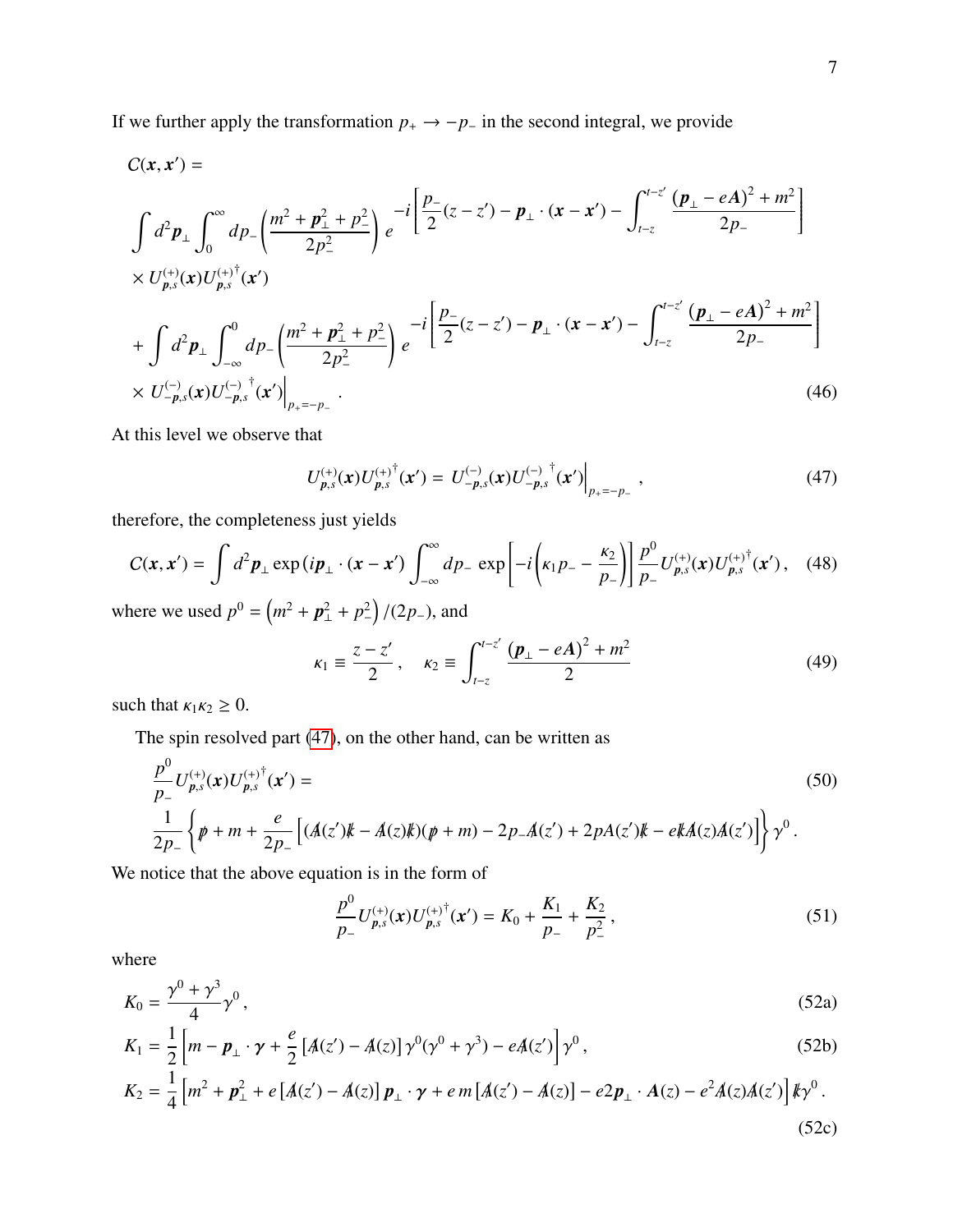Finally, using the expression (see Appendix [IV\)](#page-7-0)

$$
\int_{-\infty}^{\infty} dp_{-} \frac{\exp\left[-i\left(\kappa_{1}p_{-} - \frac{\kappa_{2}}{p_{-}}\right)\right]}{p_{-}^{n}} = \begin{cases} \delta(\kappa_{1}) & n = 0\\ 0 & n = 1 \end{cases}
$$
 (53)

 $\overline{\phantom{a}}$ 

with

$$
\delta(\kappa_1) = 2\delta(z - z'), \quad \delta(\kappa_2) = \frac{2\delta(z - z')}{(\pmb{p}_\perp - e\pmb{A})^2 + m^2},\tag{54}
$$

we prove that the completeness property can be written as

$$
C(\mathbf{x}, \mathbf{x}') = \int d^2 \mathbf{p}_\perp \exp(i\mathbf{p}_\perp \cdot (\mathbf{x} - \mathbf{x}') \left[ \frac{\delta(\kappa_2)}{4} \left( (\mathbf{p}_\perp - e\mathbf{A})^2 + m^2 \right) (\gamma^0 - \gamma^3) + \frac{\delta(\kappa_1)}{4} (\gamma^0 + \gamma^3) \right] \gamma^0
$$
  
=  $\delta(\mathbf{x} - \mathbf{x}')$ . (55)

### ACKNOWLEDGMENTS

I would like to thank Karen Z. Hatsagortsyan and O. Skoromnik for giving me motivation to write this note.

#### <span id="page-7-0"></span>IV. APPENDIX

We will evaluate the following integral

$$
I_n \equiv \int_{-\infty}^{\infty} dx \, f_n(x) \equiv \int_{-\infty}^{\infty} dx \, \frac{\exp\left[-i\left(\kappa_1 x - \frac{\kappa_2}{x}\right)\right]}{x^n},\tag{56}
$$

with  $\kappa_1 \ge 0$ , and  $\kappa_2 \ge 0$ . Accordingly, we consider the corresponding complex integral along the contour shown in Fig[.1](#page-8-0)

$$
\oint_C dz f_n(z) = \oint_C dz \frac{\exp\left[-i\left(\kappa_1 z - \frac{\kappa_2}{z}\right)\right]}{z^n} = 0,
$$
\n(57)

where the second equality is due to that there is no pole inside the contour. The complex integral can be decomposed as

$$
\oint_C dz \, f_n(z) = I_n + \lim_{\rho \to 0^+} \int_{C_\rho} dz \, f_n(z) + \lim_{R \to \infty} \int_{C_R} dz \, f_n(z) = 0 \,, \tag{58}
$$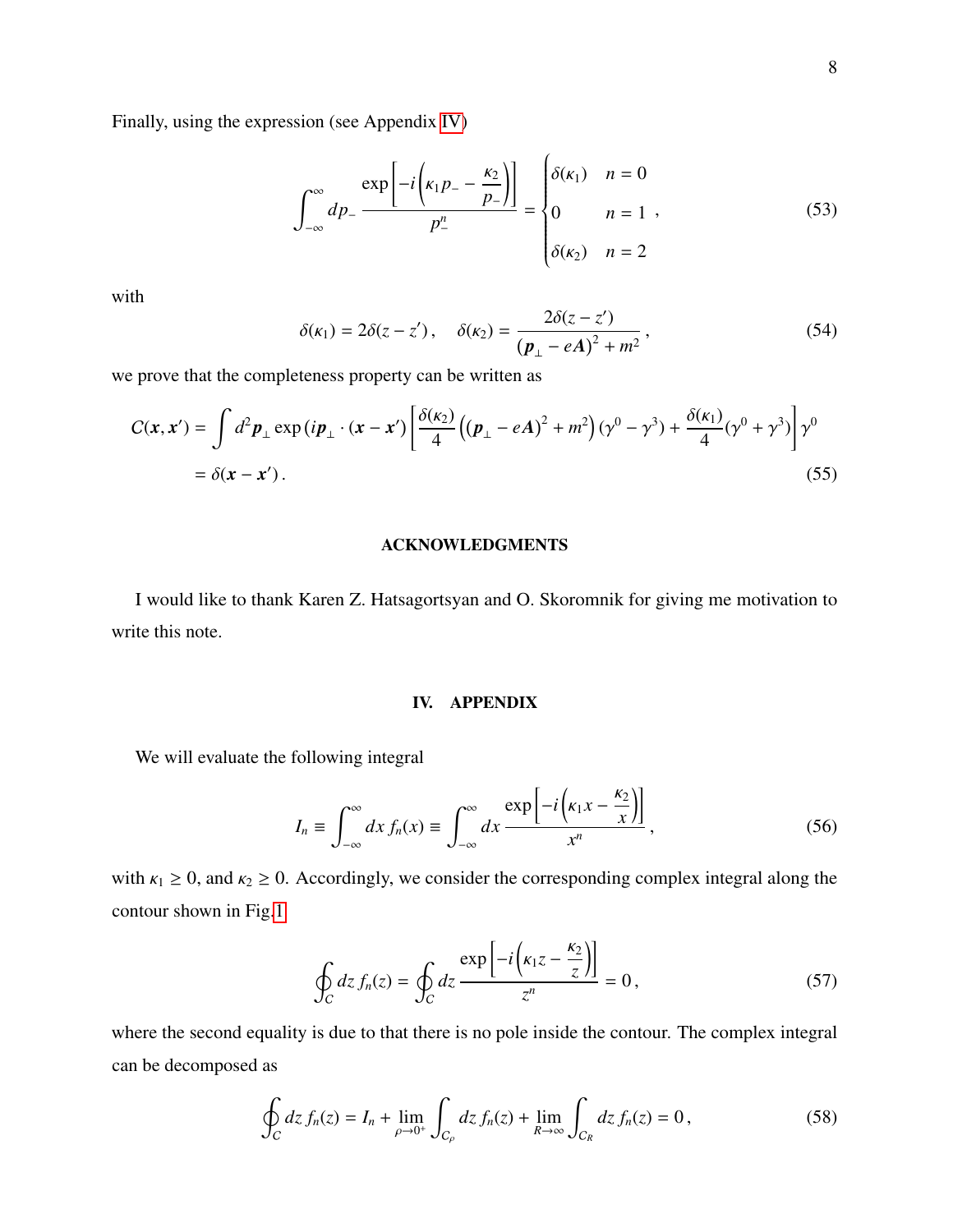then the integral  $I_n$  can be given by

$$
I_n = -\lim_{\rho \to 0^+} \left[ \int_0^{\pi} \frac{i d\theta}{\rho^{n-1} e^{i(n-1)(\theta+\pi)}} \exp\left( i\kappa_1 \rho \cos(\theta) - \kappa_1 \rho \sin(\theta) - \frac{i\kappa_2}{\rho} \cos(\theta) - \frac{\kappa_2}{\rho} \sin(\theta) \right) \right]
$$
  
+ 
$$
\lim_{R \to \infty} \left[ \int_0^{\pi} \frac{i d\theta}{R^{n-1} e^{-i(n-1)\theta}} \exp\left( -i\kappa_1 R \cos(\theta) - \kappa_1 R \sin(\theta) + \frac{i\kappa_2}{R} \cos(\theta) - \frac{\kappa_2}{R} \sin(\theta) \right) \right].
$$
 (59)

We first observe that when  $n = 1$ , the integral vanishes,  $I_1 = 0$ . In the case of  $n = 0$ , the integral along the contour  $C_\rho$  vanishes, and the integral  $I_0$  becomes

$$
I_0 = \lim_{R \to \infty} \left[ \int_0^{\pi} i d\theta \, R e^{-i\theta} \exp\left(-i\kappa_1 R \cos(\theta) - \kappa_1 R \sin(\theta)\right) \right],\tag{60}
$$

which vanishes as long as  $\kappa_1 \neq 0$ . In the case of  $\kappa_1 = 0$ , the integral yields  $I_0 = \lim_{R \to \infty} 2R$ , which goes to infinity, as a result  $I_0 = \delta(\kappa_1)$ . In a similar way, when  $n = 2$ , the integral along the contour  $C_R$  goes to zero, and we have

$$
I_2 = \lim_{\rho \to 0^+} \left[ \int_0^{\pi} \frac{i d\theta}{\rho} e^{-i\theta} \exp\left( -\frac{i\kappa_2}{\rho} \cos(\theta) - \frac{\kappa_2}{\rho} \sin(\theta) \right) \right],
$$
 (61)

which is zero for  $\kappa_2 \neq 0$ , otherwise  $I_2 = \lim_{\rho \to 0^+} 2/\rho$ , i.e.,  $I_2 = \delta(\kappa_2)$ . To sum up, we conclude

$$
\int_{-\infty}^{\infty} dx \frac{\exp\left[-i\left(\kappa_1 x - \frac{\kappa_2}{x}\right)\right]}{x^n} = \begin{cases} \delta(\kappa_1) & n = 0 \\ 0 & n = 1 \\ \delta(\kappa_2) & n = 2 \end{cases} \tag{62}
$$



<span id="page-8-0"></span>FIG. 1. The contour for  $\kappa_1 \ge 0$ , and  $\kappa_2 \ge 0$  is shown. In the opposite case, the contour can be chosen in the upper-half plane.